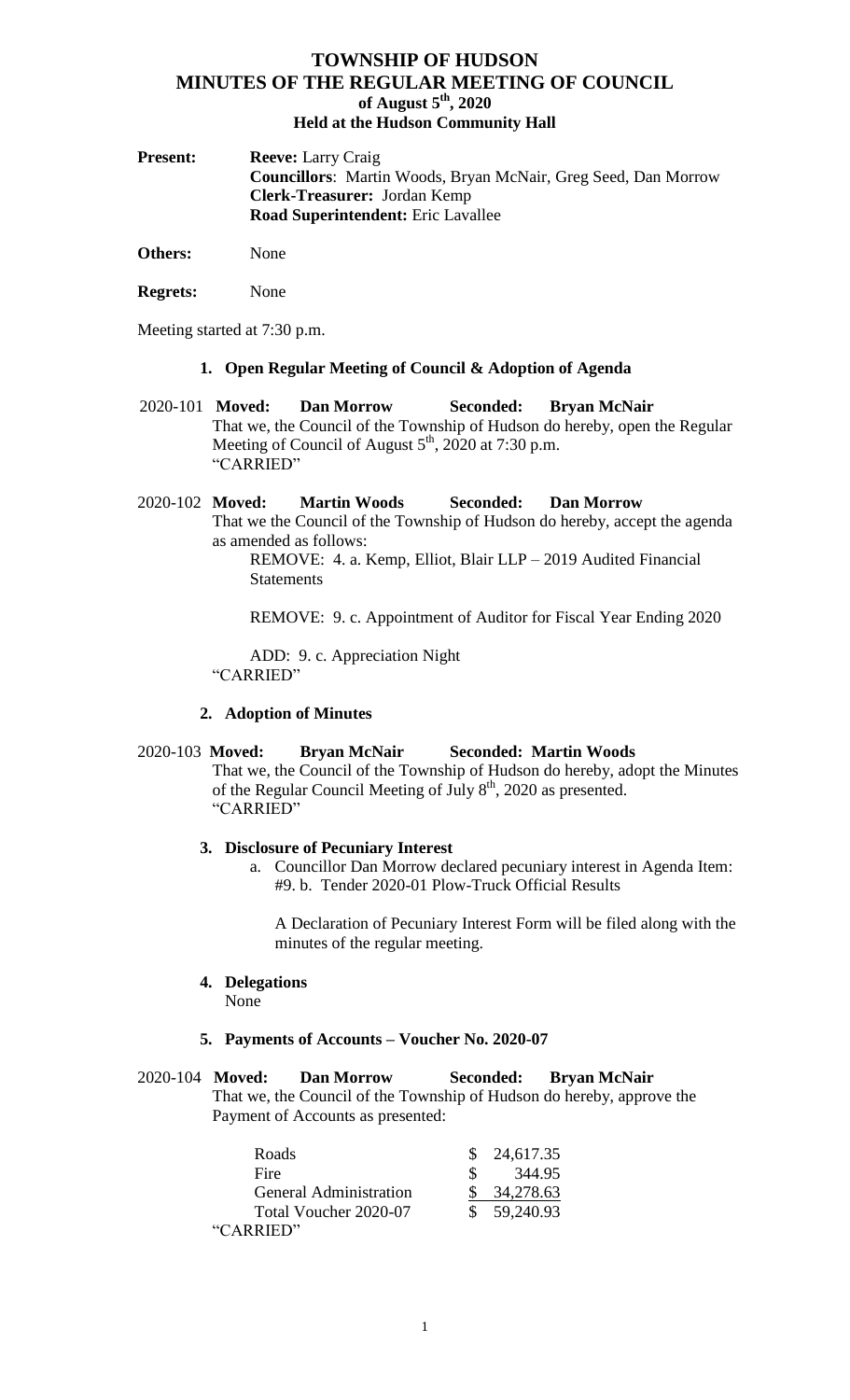## **6. Reports from Staff and Others**

### a. Roads

The Road Superintendent reported that repairs were done on Foley Road and Morrow Road. "No Horses" signs were installed at Pike Lake. "No Dogs" signs were repaired -previously damaged.

Councillor Woods reminded staff that the dock at Pyke Lake park needs to be removed from the water at the end of the season to avoid ice damage.

### b. Fire Department

Practices are ongoing, no calls this month.

- c. Others:
	- i. Treasurer's Report as of July  $29<sup>th</sup>$ , 2020
	- ii. Municipal Staff Report as of July  $29<sup>th</sup>$ , 2020
	- iii. Earlton-Timiskaming Regional Airport June 2020

Councillor McNair presented minutes from the July Earlton-Timiskaming Regional Airport meeting which will be filed along with the minutes of the regular meeting.

# 2020-105 **Moved: Greg Seed Seconded: Dan Morrow**

That we, the Council of the Township of Hudson do hereby, acknowledge receipt and accept the following reports/minutes, and that it be filed along with the minutes of the regular meeting:

- a) Road Department Report
- b) Fire Department Report
- c) Others
	- i. Treasurer's Report as of July  $29<sup>th</sup>$ , 2020
	- ii. Municipal Staff Report as of July  $29<sup>th</sup>$ , 2020
	- iii. Earlton-Timiskaming Regional Airport June 2020

"CARRIED"

# **7. Correspondence for Council Consideration:**

a- Town of Renfrew – Fast Tract ICIP Application

# 2020-106 **Moved: Greg Seed Seconded: Bryan McNair**

That we, the Council of the Township of Hudson do hereby, support the Town of Renfrew's resolution no. 2020-06-44 requesting the Government of Ontario and Canada fast track the review of current and previous Investing in Canada Infrastructure Program grant applications in order to provide much needed employment and investment into rural Ontario to provide sustainable infrastructure that will be safe and suitable in post-pandemic setting; and,

That a letter of support be forwarded to the Town of Renfrew. "CARRIED"

b- Township of Puslinch – Aggregate Assessments

Motion not moved.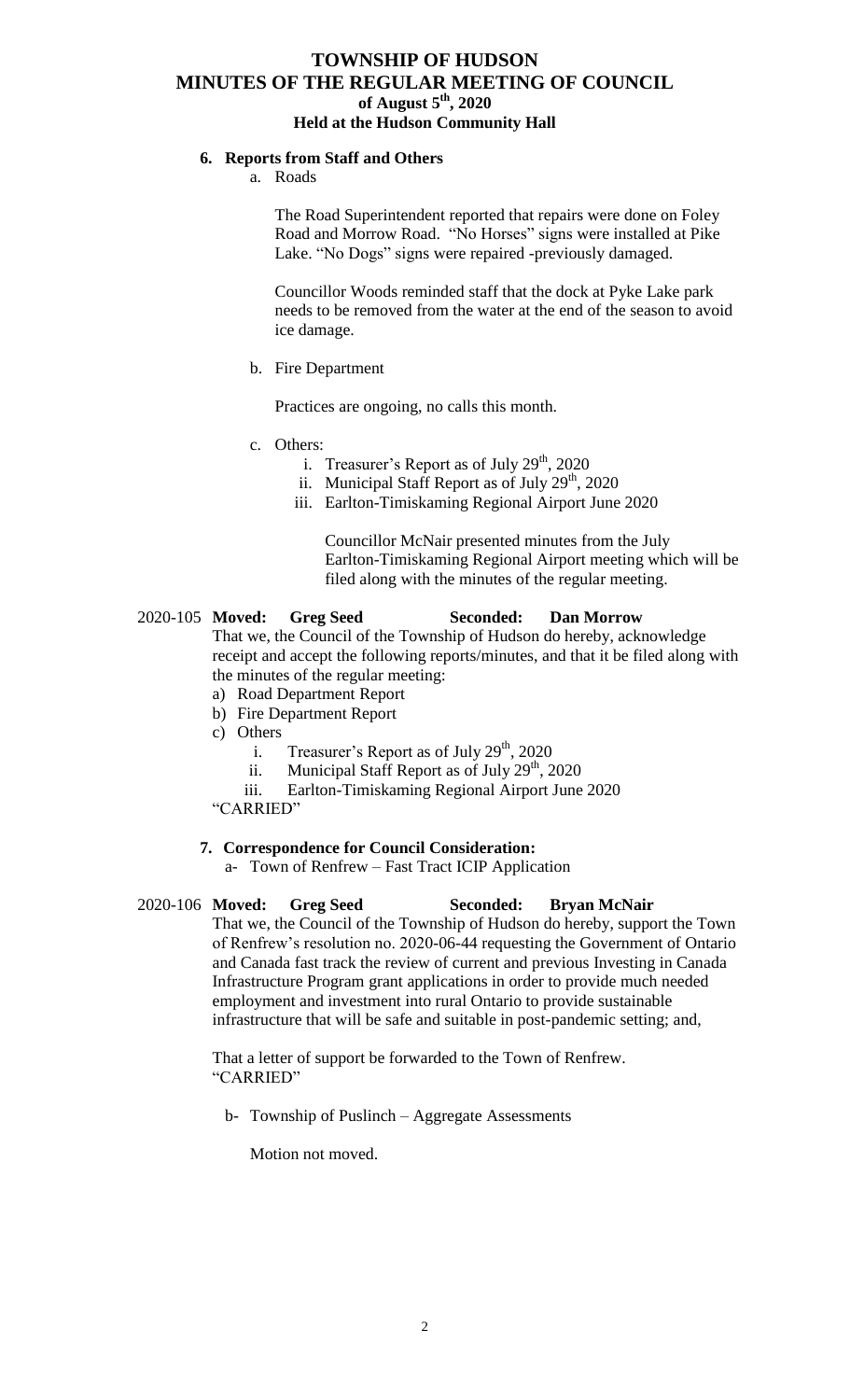c- City of Sarnia – Long Term Care Home Improvement

#### 2020-107 **Moved: Martin Woods Seconded: Dan Morrow**

That we, the Council of the Township of Hudson do hereby, support the City of Sarnia's resolution requesting Premier Ford implement the following items:

- 1. Increase the hours for all part-time and casual labour;
- 2. Inspect privately-operated homes;
- 3. End the neglect and unacceptable conditions of vulnerable seniors; and,

That a letter of support be forwarded to the City of Sarnia and Premier of Ontario.

"CARRIED"

d- City of Oshawa – Relief Funds for Recreation Clubs/Organizations

Motion not moved.

e- Town of Latchford – Federal Funding for Ontario

#### 2020-108 **Moved: Bryan McNair Seconded: Greg Seed**

That we, the Council of the Township of Hudson do hereby, support the Town of Latchford's resolution No. 20/071 respectfully requesting that our Minister of Parliament do their utmost to ensure that their constituent communities in their riding receive a proportional share of all federal government funding to aid in restoring our respective economic wellbeing; and,

That a letter of support be forwarded to the Town of Latchford and Anthony Rota, MP. "CARRIED"

#### **8. Correspondence for Council's Information:**

- a- TMSA Memorandum July  $15<sup>th</sup>$ , 2020
- b- Ministry of Government and Consumer Services Land Registry Offices
- c- Ministry of Municipal Affairs and Housing COVID-19 Economics Recovery Act, 2020
- d- Timiskaming Health Unit Municipal Meeting Minutes July  $3^{rd}$ , 2020
- e- Timiskaming Health Unit Municipal Meeting Minutes July  $17<sup>th</sup>$ , 2020

#### 9. **Other Business:**

a- Municipal Landfill Procedures

The Township of Hudson will continue to operate the landfill with the revised procedures until further notice.

b- Tender 2020-01 – Plow Truck Official Results

#### 2020-109 **Moved: Martin Woods Seconded: Greg Seed**

That we, the Council of the Township of Hudson do hereby, award Tender 2020-01 for a new plow truck to Kenworth; and

Direct the Clerk-Treasurer to prepare the necessary by-law for council to finalize the purchase.

c- Appreciation Night

Council discussed the annual Volunteer Appreciation Night and decided to cancel the event due to current circumstances regarding COVID-19. The municipal office will instead issue cards thanking all volunteers.